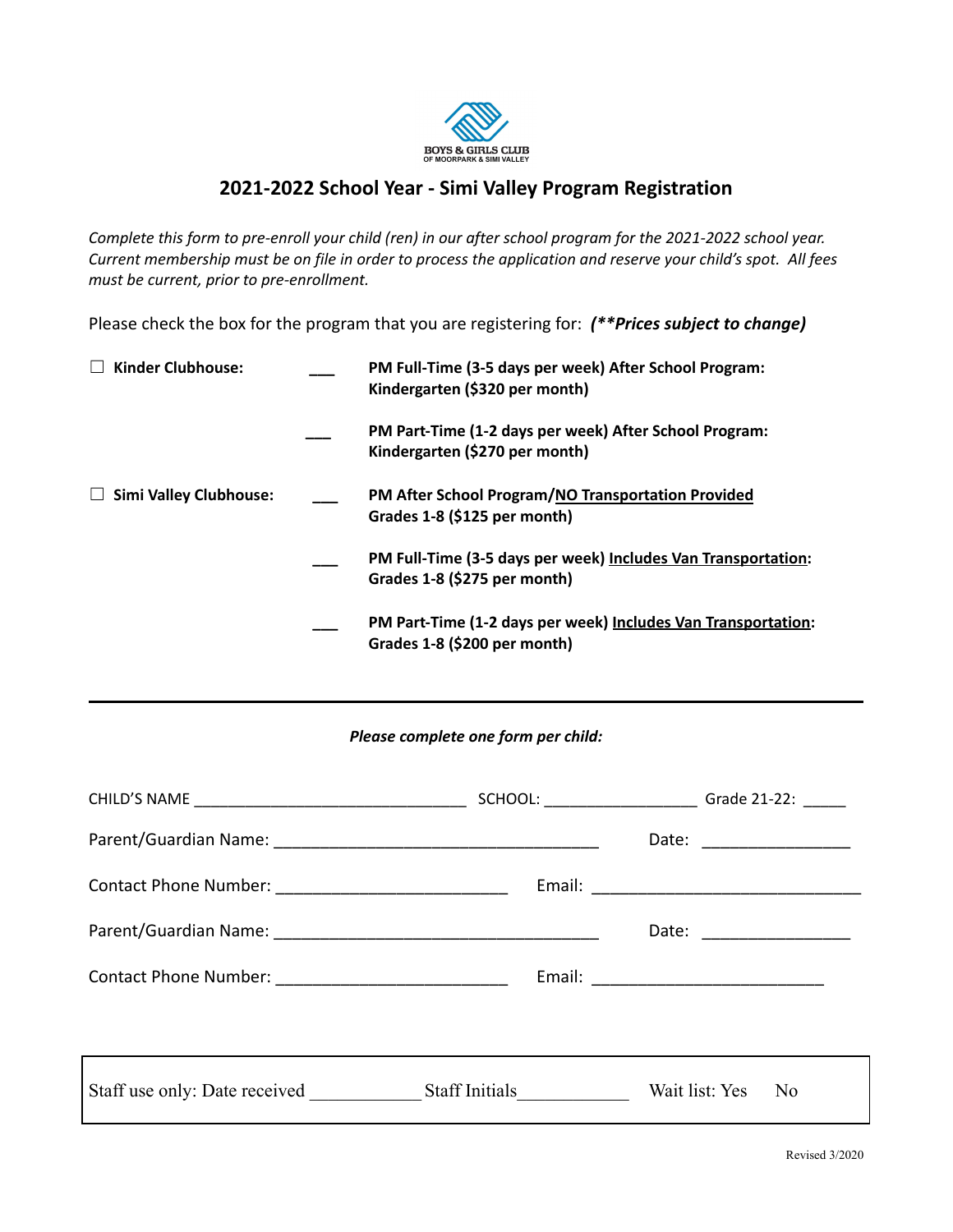

## **2021-2022 School Year - Simi Valley After School Program Policies**

## **Enrollment in the program is not guaranteed.**

There are a limited number of spaces available at each site location. Grade level spots, previous enrollment (including consistent attendance), academic need, and family need will all be considered along with the date the application is turned in.

The Boys & Girls Club of Moorpark & Simi Valley currently offers after school programming at the Simi Valley Clubhouse, located at 2850 Lemon Drive. Hours of operation, fees and program information is listed below.

|                     | Simi Valley Clubhouse: School Dismissal - 6:00 pm/After School Program<br>*Drop off hours begin at 2:00 pm, Monday through Friday                                                                                                                                  |
|---------------------|--------------------------------------------------------------------------------------------------------------------------------------------------------------------------------------------------------------------------------------------------------------------|
| Fees & Payments:    | After school payments are due on the $1st$ of every month. All program participants must<br>have current membership on file (\$25 per calendar year.) Payments can be made at the<br>Admin Office. Credit card payments by phone are also accepted (805) 527-4437. |
| Late Fee:           | A fee of \$1.00 per minute will be assessed after 6:00 pm. Payment is due upon<br>member pick up.                                                                                                                                                                  |
| Scholarships:       | Scholarships are available for qualified participants. Application available upon request.                                                                                                                                                                         |
| Van Transportation: | If your child is enrolled in Van Transportation, a separate Van Pick-up Form must be<br>completed, in addition to membership.                                                                                                                                      |
| Questions?          | Please contact Susan Valenzuela, Office Manager or Cecilia Ramirez, Administrative<br>Assistant at (805) 527-4437.                                                                                                                                                 |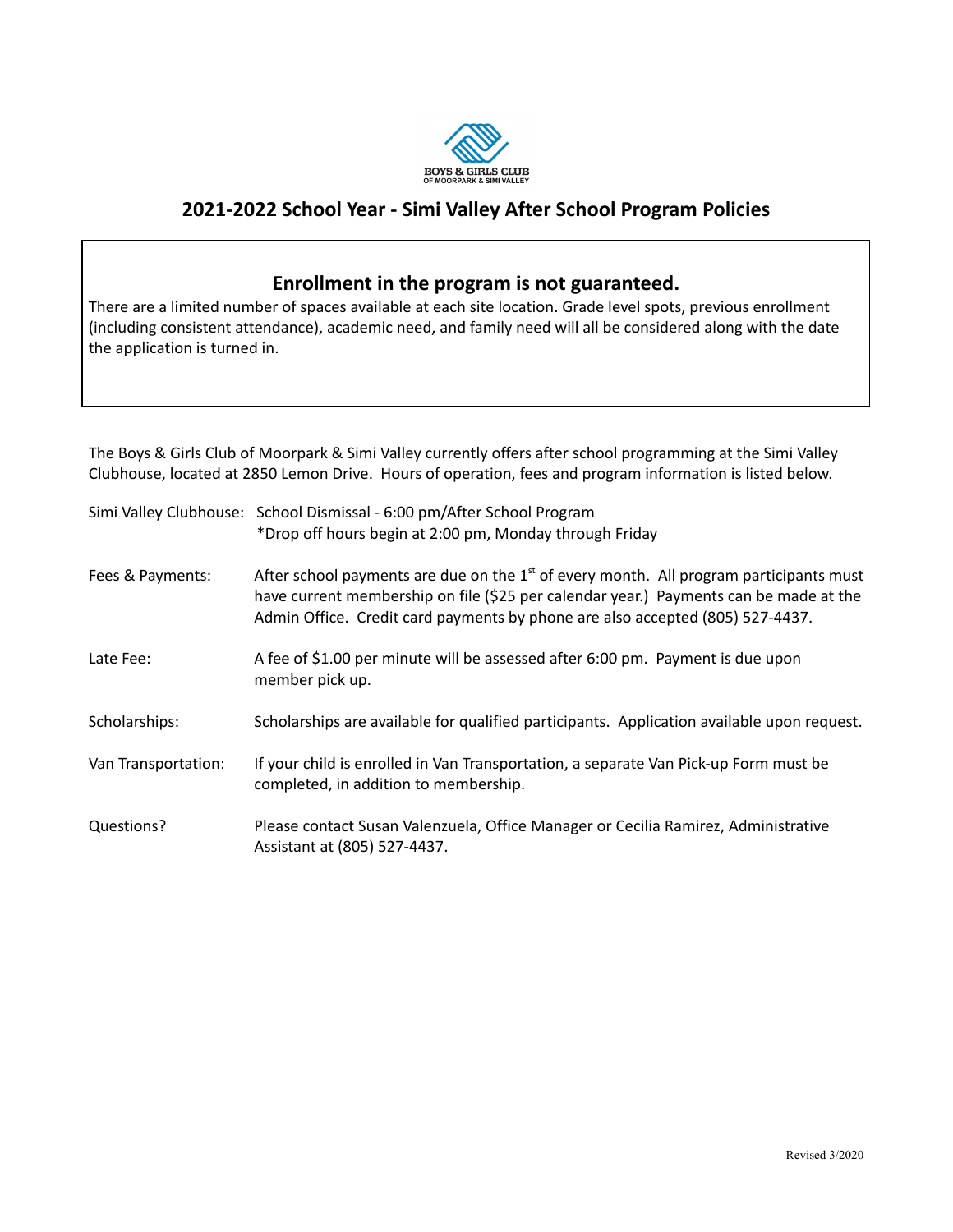The Boys & Girls Club of Moorpark & Simi Valley after school programs are led by trained program professionals. All employees are pre-screened and complete a fingerprint and background check, in addition to extensive training in youth development. All site locations have first aid/cpr/aed certified staff.

The objective of our after school programs is to provide safe and educationally enriching activities for youth during non-school hours. Our activities are designed to enhance the school's core curriculum and help students perform at grade level. The Club strives to broaden the base of support for education in a safe, constructive environment. Students participate in planned, educational based activities as well as structured, outdoor/fitness activities and have "free-choice enrichment activities" throughout the day. Students also participate in Boys & Girls Clubs of America (BGCA) National programs as well as localized, school-based after school enrichment programs and activities.

## **Attendance**

Out of school time programs are essential to boosting student academics and increasing social capital in youth, by providing opportunities to develop friendships with peers and adults, opening doors to new experiences, and increasing social emotional learning.

All Club members are encouraged to fully participate in all of the Club's activities, programs and services five days a week! We have special events planned weekly and support your child's academic and social emotional development.

### **Snacks**

A daily healthy snack is provided to all members. You may send additional snacks if your child is on a restricted diet or is allergic to specific foods. The Club does not provide any nut-based snacks. Please indicate on your child's registration form if he/she has any food or non-food allergies.

#### **Physical Fitness and Healthy Habits**

Members participate in BGCA's national fitness program, Triple Play as well as a variety of fun, engaging fit activities in our gymnasium and outdoor patio area. Members will also learn about healthy eating and lifestyles, through participating in various clubs such as cooking, gardening and recycling.

#### **Homework (Power Hour)**

"Power Hour", homework assistance occurs every day after school in our Learning Center. Our Staff are available to assist with assignments and check for accuracy. If you would like your child to complete their homework daily and are in need of extra assistance, please let our front counter staff know and we will be glad to assist!

### **Enrichment Clubs**

Enrichment clubs give our members an opportunity to select a program of their interest. Members can select to participate in a variety of options that rotate every six weeks. Options include Boys & Girls Club of America's national programs along with a number of locally developed programs such as Young Movie Makers, Gardening, Soccer, Hip Hop, Zumba, Science and much more!

#### **Member Behavior Expectations**

The Club follows similar guidelines and behavior policies as the regular school day at each school. Please refer to your child's school handbook. This includes, but is not limited to dress code, cell phones, safety rules, etc.

In addition to the school guidelines, members are expected to:

- 1. Respect Others
- 2. Respect Property